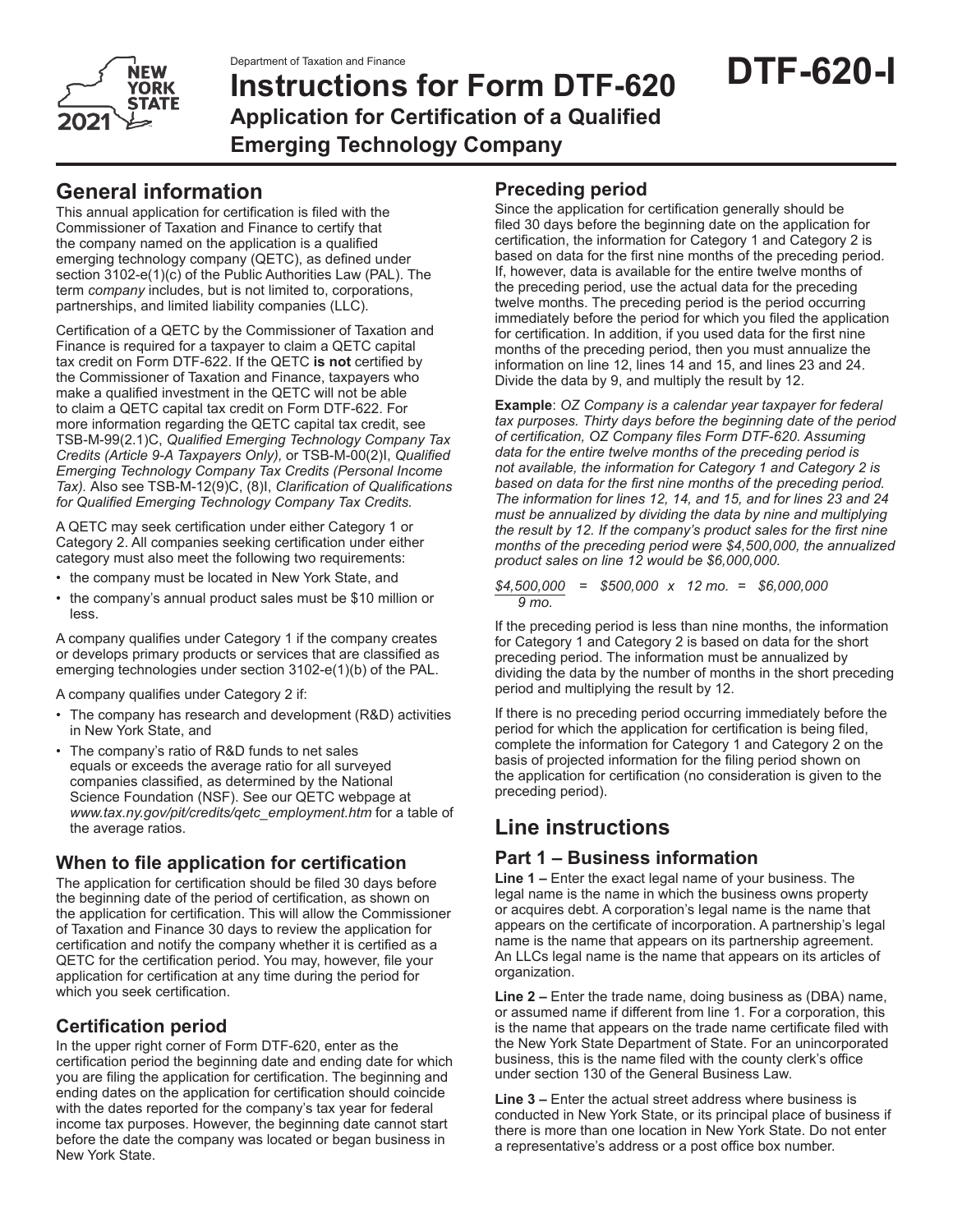**Line 4 –** Enter the mailing address (a post office box number or a representative's address is acceptable) where you want information from the Tax Department to be sent.

**Line 8 –** Enter your taxpayer identification number (EIN). If you do not have one, enter *N/A*.

### **Part 2 – Eligibility requirements**

**Line 11 –** A *company located in New York State* means a corporation, partnership, or LLC, or any other entity (such as a sole proprietorship) that, during the preceding period for which this application is being filed, owned or rented real property used in its emerging technology primary products or services business, or in its R&D activities, in New York State. If there is no preceding period, a *company located in New York State* means a corporation, partnership, or LLC, or any other entity (including a sole proprietorship) that, during the filing period shown on the application for certification (no consideration is given to the preceding period), projected that it would own or rent real property to be used in its emerging technology primary products or services business, or in its R&D activities, in New York State.

**Line 12 –** See the definition of *total annual product sales* on page 3, and refer to *Preceding period* on page 1. If you use annualized data for the preceding period, attach a worksheet to the application for certification showing the computation of the annualized product sales. Then complete the information required under Category 1 or Category 2 for the preceding period.

#### **Category 2 – Research and development (R&D) activities**

**Line 23 –** Enter the amount of R&D funds that represent expenditures paid or incurred in the conduct of R&D activities. These funds are the same as those used by the NSF in their most recent Business R&D Survey (BRDS).

#### **Include** as expenses:

- wages, salaries, and related costs
- materials and supplies consumed
- R&D depreciation
- cost of computer software used in R&D activities
- utilities, such as telephone, telex, electricity, water, and gas
- travel costs and professional dues
- property taxes and other taxes (except income taxes) incurred on account of the R&D organization or the facilities they use
- insurance expenses
- maintenance and repair, including maintenance of buildings and grounds
- company overhead including: personnel, accounting, procurement, and inventory, and salaries of research executives not on the payroll of the R&D organization

#### **Exclude** as expenses:

- R&D from acquired companies prior to acquisition (in process R&D)
- capital expenditures
- test and evaluation once a prototype becomes a production model
- patent expense
- income taxes and interest

**Line 24 –** Enter total annual product sales less the amount reported or that should have been reported for federal income tax purposes as returns and allowances.

#### **Line 26 –** See our QETC webpage at

*www.tax.ny.gov/pit/credits/qetc\_employment.htm* for a table of the average ratios to determine the applicable percentage to use for the certification period for which you are applying.

## **Definitions**

A *qualified emerging technology company (QETC)* is defined under section 3102-e of the PAL as a company located in New York State that has total annual product sales of \$10 million or less, and meets either of the following criteria:

- 1) Its primary products or services are classified as emerging technologies under section 3102-e(1)(b) of the PAL; or
- 2) It has R&D activities in New York State, and its ratio of R&D funds to net sales equals or exceeds the average ratio for all surveyed companies classified (as determined by the NSF in the most recently published results from its survey of industrial research and development or a comparable successor survey as determined by the Tax Department).

There are two average ratios for all surveyed companies classified on the NSFs survey. One average ratio is for companies doing R&D regardless of the source of the funding, and the other average ratio is for companies doing company funded R&D. The average ratio for all surveyed companies classified is the lesser of these two ratios.

#### See our QETC webpage at

*www.tax.ny.gov/pit/credits/qetc\_employment.htm* for a table of the average ratios.

To view or request a copy of the survey, visit the NSF website at *www.nsf.gov*.

*Emerging technologies* under section 3102-e(1)(b) of the PAL means:

- 1) Advanced materials and processing technologies that involve the development, modification, or improvement of one or more materials or methods to produce devices and structures with improved performance characteristics or special functional attributes, or to activate, speed up, or otherwise alter chemical, biochemical, or medical processes. Such technologies shall include, but not be limited to, the following: metal alloys, metal matrix and ceramic composites, advanced polymers, thin films, membranes, superconductors, electronic and photonic materials, bioactive materials, bioprocessing, genetic engineering, catalysts, waste emissions reduction, and waste processing technologies;
- 2) Engineering, production, and defense technologies that involve knowledge-based control systems and architectures, advanced fabrication and design processes, equipment, and tools, or propulsion, navigation, guidance, nautical, aeronautical and astronautical ground and airborne systems, instruments, and equipment. Such technologies shall include, but not be limited to, the following: computer-aided design and engineering, computer-integrated manufacturing, robotics and automated equipment, integrated circuit fabrication and test equipment, sensors, biosensors, signal and image processing, medical and scientific instruments, precision machining and forming, biological and genetic research equipment, environmental analysis, remediation, control, and prevention equipment, defense command and control equipment, avionics and controls, guided missile and space vehicle propulsion units, military aircraft, space vehicles, and surveillance, tracking, and defense warning systems;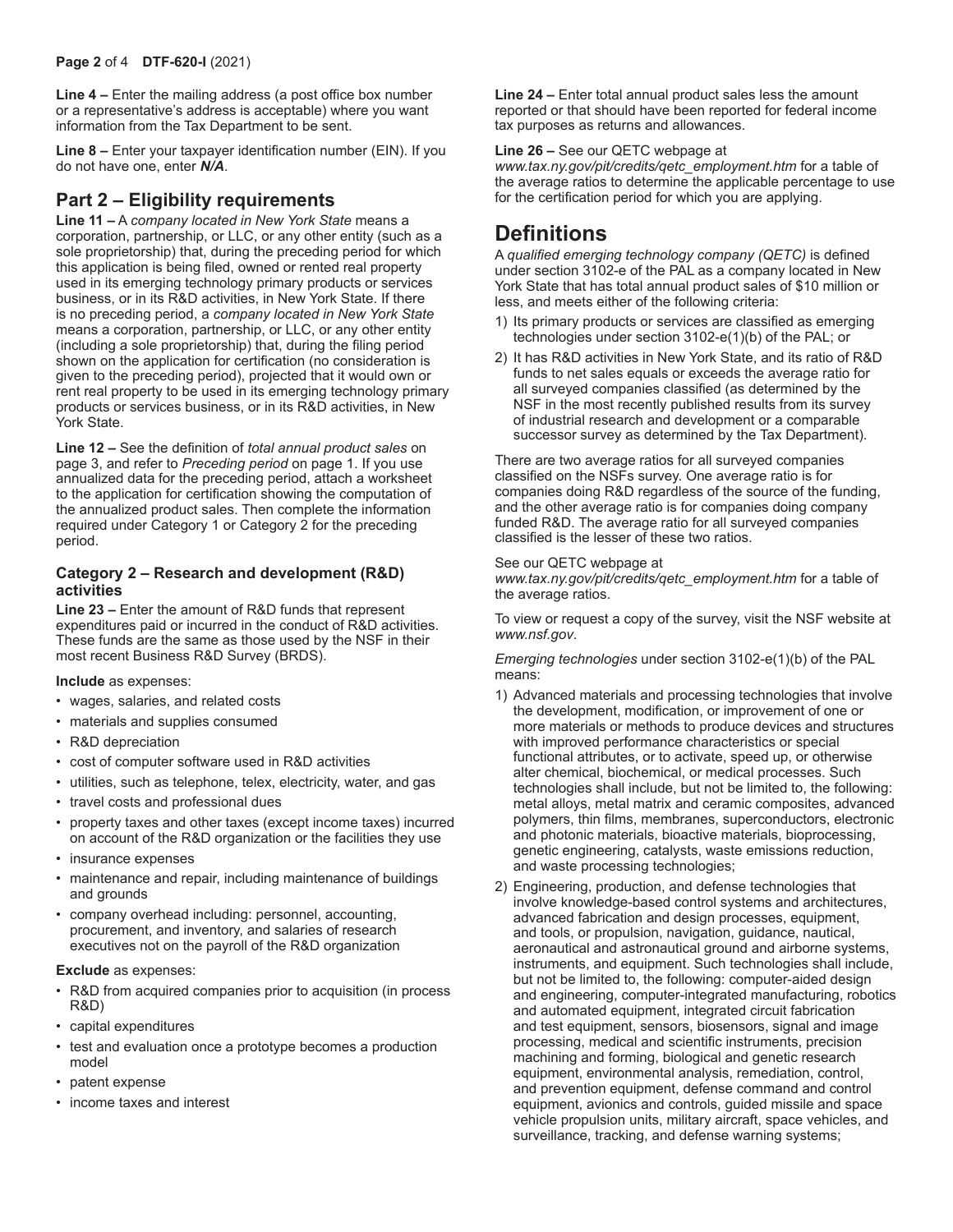- 3) Electronic and photonic devices and components for use in producing electronic, optoelectronic, mechanical equipment and products of electronic distribution with interactive media content. The technologies include, but are not limited to, the following: microprocessors, logic chips, memory chips, lasers, printed circuit board technology, electroluminescent, liquid crystal, plasma, and vacuum fluorescent displays, optical fibers, magnetic and optical information storage, optical instruments, lenses, and filters, simplex and duplex data bases, and solar cells;
- 4) Information and communication technologies, equipment and systems that involve advanced computer software and hardware, visualization technologies, and human interface technologies. The technologies include, but are not limited to, the following: operating and applications software, artificial intelligence, computer modeling and simulation, high-level software languages, neural networks, processor architecture, animation and full-motion video, graphics hardware and software, speech and optical character recognition, high-volume information storage and retrieval, data compression, broadband switching, multiplexing, digital signal processing, and spectrum technologies;
- 5) *Biotechnologies* are technologies involving the scientific manipulation of living organisms, especially at the molecular and or the sub-molecular genetic level, to produce products conducive to improving the lives and health of plants, animals, and humans; and the associated scientific research, pharmacological, mechanical, and computational applications and services connected with these improvements. Activities included with such applications and services shall include, but not be limited to, alternative mRNA splicing, DNA sequence amplification, antigenetic switching, bio-augmentation, bio-enrichment, bio-remediation, chromosome walking, cytogenetic engineering, DNA diagnosis, fingerprinting, and sequencing, electroporation, gene translocation, genetic mapping, site-directed mutagenesis, bio-transduction, bio-mechanical and bio-electrical engineering, and bio-informatics.
- 6) *Remanufacturing technologies* are processes whereby eligible commodities are restored to their original performance standards and are thereby diverted from the solid waste stream, retaining the majority of components that have been through at least one life cycle and replacing consumable portions to enable such commodities to be restored to their original functions. For the purposes of this subdivision, *eligible commodities* are commodities (excluding paper) used in conjunction with or as a part of equipment performing the functions of facsimile machines, photocopiers, printers, duplication equipment, or any combination thereof, including, but not limited to the following: magnetic ink character recognition cartridges, photo conductor assemblies, electrostatic cartridges, thermal imaging cartridges, toner cartridges, ink jet cartridges, and printer cartridges. In addition, *eligible commodities* also include equipment used to record single frame images on film, where such equipment and film are marketed and sold as a single integrated consumer product, and where such equipment and film may be submitted in whole to a photograph processor for the purposes of processing.

*Total annual product sales* means the amount reported or that should have been reported for federal income tax purposes as gross receipts or sales from the sale of all products during the preceding period for which you are filing this application. If there is no preceding period, *total annual product sales* means the amount projected to be reported for federal income tax purposes as gross receipts or sales from the sale of all products during the filing period shown on the application for certification (no consideration is given to the preceding period).

*Net sales* means total annual product sales less the amount reported or that should have been reported for federal income tax purposes as returns and allowances during the preceding period for which you are filing this application. If there is no preceding period, *net sales* means the amount projected to be reported for federal income tax purposes as returns and allowances during the filing period shown on the application for certification (no consideration is given to the preceding period).

*Primary products or services* means that more than 50% of a taxpayer's receipts from products or services are derived from emerging technology products or services during the preceding period for which this application is being filed. If there is no preceding period, *primary products or services* means that more than 50% of a taxpayer's receipts from products or services are projected to be derived from emerging technology products or services during the filing period shown on the application for certification (no consideration is given to the preceding period). Alternatively, if a business has no receipts from the sale of products and services, if more than 50% of the business' expenses are attributable to emerging technologies during the tax year for which this application is being filed, the business satisfies the test.

*Research and development funds* are expenditures paid or incurred in the conduct of R&D activities during the preceding period for which you are filing this application. If there is no preceding period, these funds represent projected expenditures to be paid or incurred in the conduct of R&D activities during the filing period shown on the application for certification (no consideration is given to the preceding period).

### **Definitions from the survey**

The following definitions are from the NSFs BRDS:

*Research and development* includes the following:

- the planned systematic pursuit of new knowledge or understanding toward general application (basic research)
- the acquisition of knowledge or understanding to meet a specific, recognized need (applied research)
- the application of knowledge or understanding toward the production or improvement of product, service, process, or method (development)

*Research and development activities* **include**:

- Activities that incorporate:
	- basic and applied research in the sciences and engineering
	- design and development of new products and processes
	- enhancement of existing products and processes
- Activities carried on by persons trained, either formally or by experience, in:
	- biological sciences (for example, medicine)
	- computer science
	- engineering
	- mathematical and statistical sciences
- physical sciences (for example, chemistry and physics)
- Activities that take place in:
	- separate R&D organizational units of the company
	- company laboratories
	- technical groups not part of an R&D organization

The following activities are **excluded** from R&D:

- R&D from acquired companies prior to acquisition (in process R&D)
- Amortization above the actual cost of property and equipment related to your R&D activities